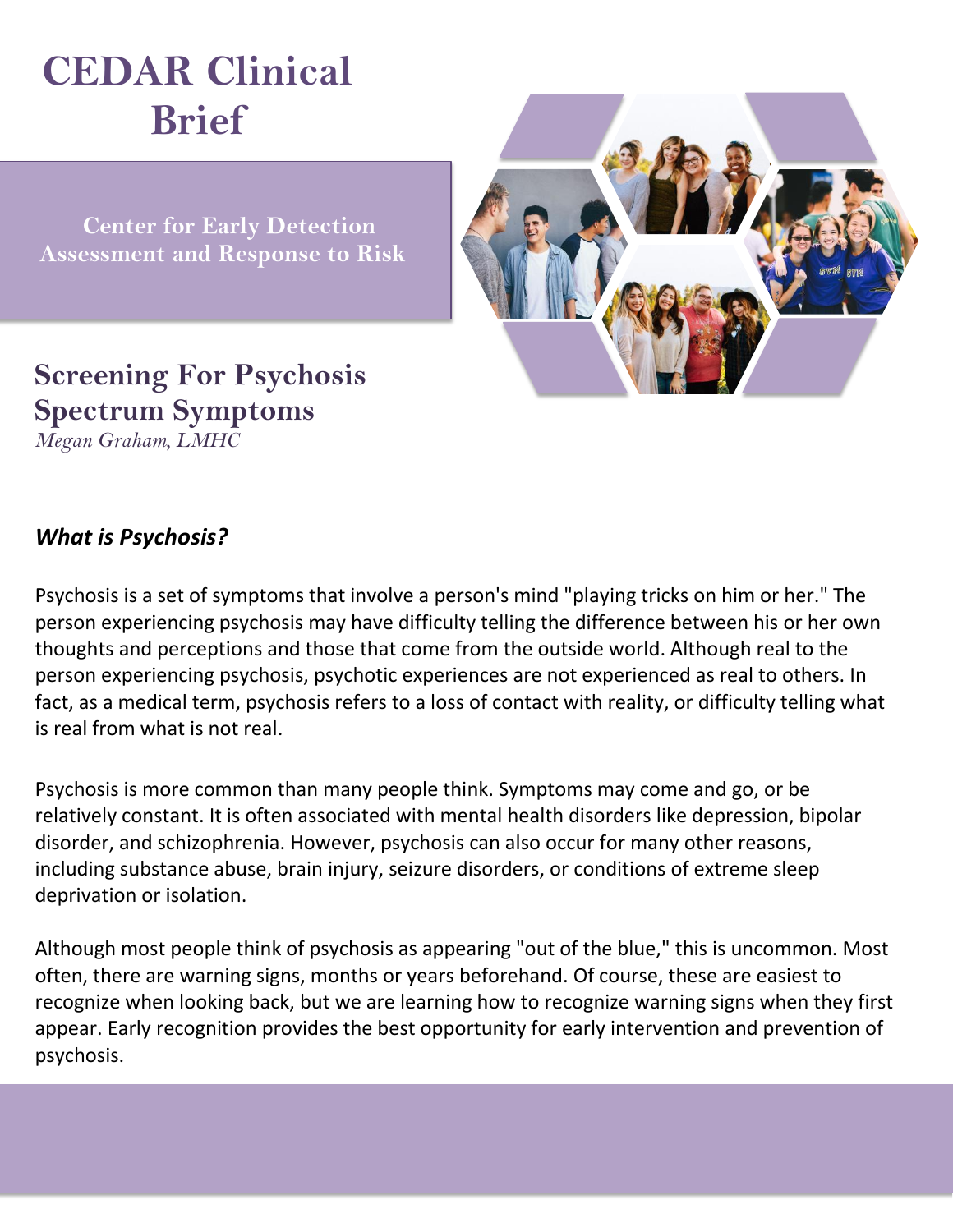#### *We think of symptoms as occurring on a spectrum.*

**Mild**: Noticeable, but not bothersome *"I'm not sure why, but I don't trust my landlord."*

**Moderate, or Clinical High Risk**: Bothersome and/or affects daily life, but the person is able to consider that their mind may be playing tricks on them

*"I think my landlord may have installed cameras in my apartment to watch me."*

**High, or Fully Psychotic**: Significantly interferes with daily life, and the person is 100% convinced that their symptoms are real

*"I know my landlord is working with the FBI to gather information on me; they all want me arrested."*

#### *Psychosis Risk*

Psychosis risk refers to a set of clinical signs and symptoms that, when present, indicate that a person is at increased risk of developing a psychotic disorder within the next few years. Within the last two decades, there has been a growing worldwide movement towards earlier detection and intervention for psychosis, and specialized assessments of risk for psychosis have been developed. Risk symptoms often involve the experience of milder, attenuated psychotic-like symptoms (such as in the example provided above as indicating moderate/clinical high risk). These may include unusual thought content, suspiciousness/paranoia, grandiosity, perceptual abnormalities, and/or disorganized speech or behavior.

### *What are some of the signs of psychosis risk?*

- Drop in grades/work performance
- Having strange feelings or no feelings at all
- Trouble concentrating
- Decline in self-care
- Social withdrawal
- New sensitivity to sights or sounds
- Hearing whispers or seeing shadows
- Feeling "like your mind is playing tricks on you"
- **•** Suspiciousness
- Unusual/intense ideas

These risk signs are especially significant when a person has a relative with psychosis, when they're new and/or worsening, recurring, or begin to impact functioning.

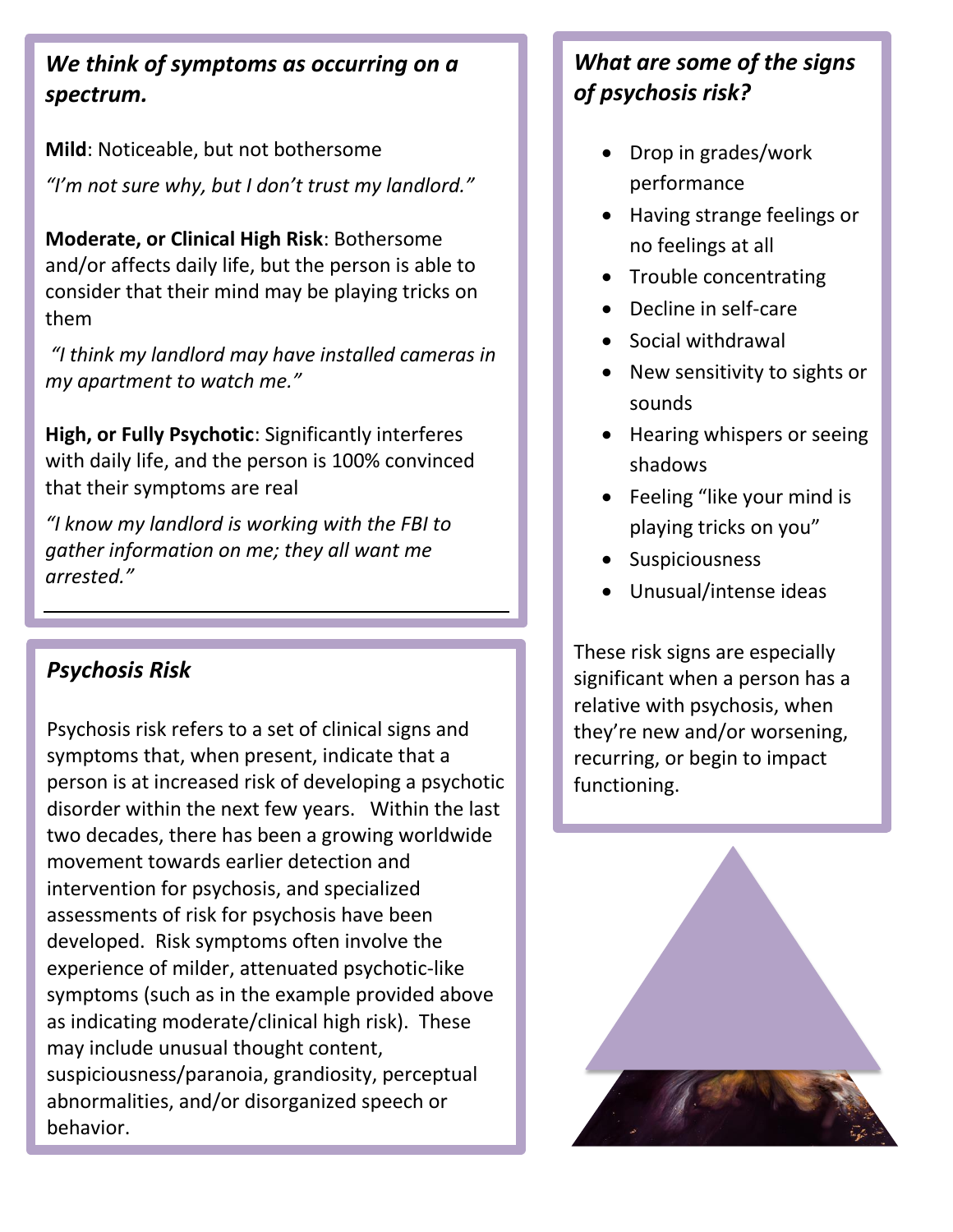#### *What might this look like in practice?*

A 17-year-old high school student is brought to a local community mental health center by her parents because she has been *spending less and less time with friends* **and** *her grades have dropped* from A's and B's to all C's. The student has been reluctant to talk about this with her parents, or to share any of her feelings. When you meet with her, the student reports that she's been having weird thoughts and is feeling nervous around other people.

When you *ask if she's ever felt like her mind is playing tricks on her*, the student reports that it's been really difficult for her to be around people and to concentrate at school because she's been feeling like people can read her mind. After asking her *to tell you more about that*, the student reports that if people turn to look at her, she sometimes thinks they did so because they heard what she was thinking.

Next, you might ask *how long* the student has thought people might be able to read her mind*, how often* she thinks people may be able to read her mind*, if she ever does anything differently* as a result of the thought, and *if she fully believes* that this is happening.

#### *How else can I ask about psychosis risk symptoms?*

- Are you ever confused if something you've experienced is real or imaginary?
- Have you ever felt that you are not in control of your own ideas or thoughts?
- Are you feeling more sensitive to sounds or hearing things that other people don't hear?
- Are you feeling more sensitive to light, or do you ever see flashes, vague figures, or movement out of the corner of your eye?
- Are you having more trouble understanding what people are saying or getting your point across?

If a person says yes to any of these questions, it's often helpful to ask some follow-ups, like:

- What do you make of that thought?
- How often is it happening?
- Are you doing anything differently as a result of that thought?
- How certain are you about that thought, from 0 to 100?